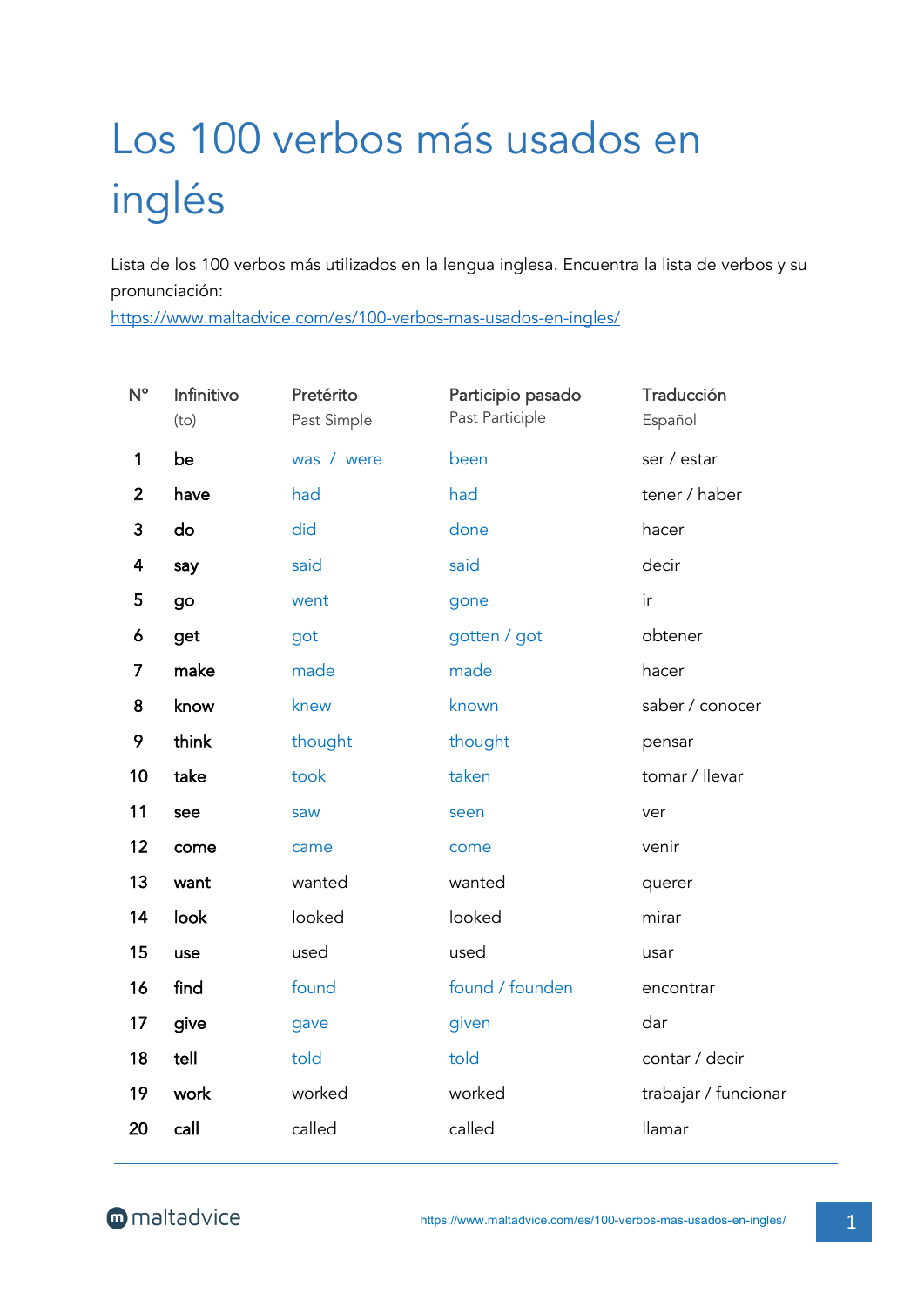| 21 | try     | tried         | tried               | intentar                         |
|----|---------|---------------|---------------------|----------------------------------|
| 22 | ask     | asked         | asked               | preguntar                        |
| 23 | need    | needed        | needed              | necesitar                        |
| 24 | feel    | felt          | felt                | sentir                           |
| 25 | become  | became        | become              | convertirse en / llegar<br>a ser |
| 26 | leave   | left          | left                | dejar / salir                    |
| 27 | put     | put           | put                 | poner                            |
| 28 | mean    | meant         | meant               | significar                       |
| 29 | keep    | kept          | kept                | mantener                         |
| 30 | let     | let           | let / letten        | dejar / permitir                 |
| 31 | begin   | began         | begun               | comenzar / empezar               |
| 32 | seem    | seemed        | seemed              | parecer                          |
| 33 | help    | helped        | helped              | ayudar                           |
| 34 | talk    | talked        | talked              | hablar                           |
| 35 | turn    | turned        | turned              | girar                            |
| 36 | start   | started       | started             | comenzar / empezar               |
| 37 | show    | showed / shew | shown / showed      | mostrar                          |
| 38 | hear    | heard         | heard               | escuchar                         |
| 39 | play    | played        | played              | jugar                            |
| 40 | run     | ran           | run                 | correr                           |
| 41 | move    | moved         | moved               | mover / moverse                  |
| 42 | like    | liked         | liked               | gustar / querer                  |
| 43 | live    | lived         | lived               | vivir                            |
| 44 | believe | believed      | believed            | creer                            |
| 45 | hold    | held          | held / holden       | sostener                         |
| 46 | bring   | brought       | brought / broughten | traer                            |
| 47 | happen  | happened      | happened            | suceder / ocurrir                |
| 48 | write   | wrote         | written             | escribir                         |
| 49 | provide | provided      | provided            | proporcionar                     |
|    |         |               |                     |                                  |

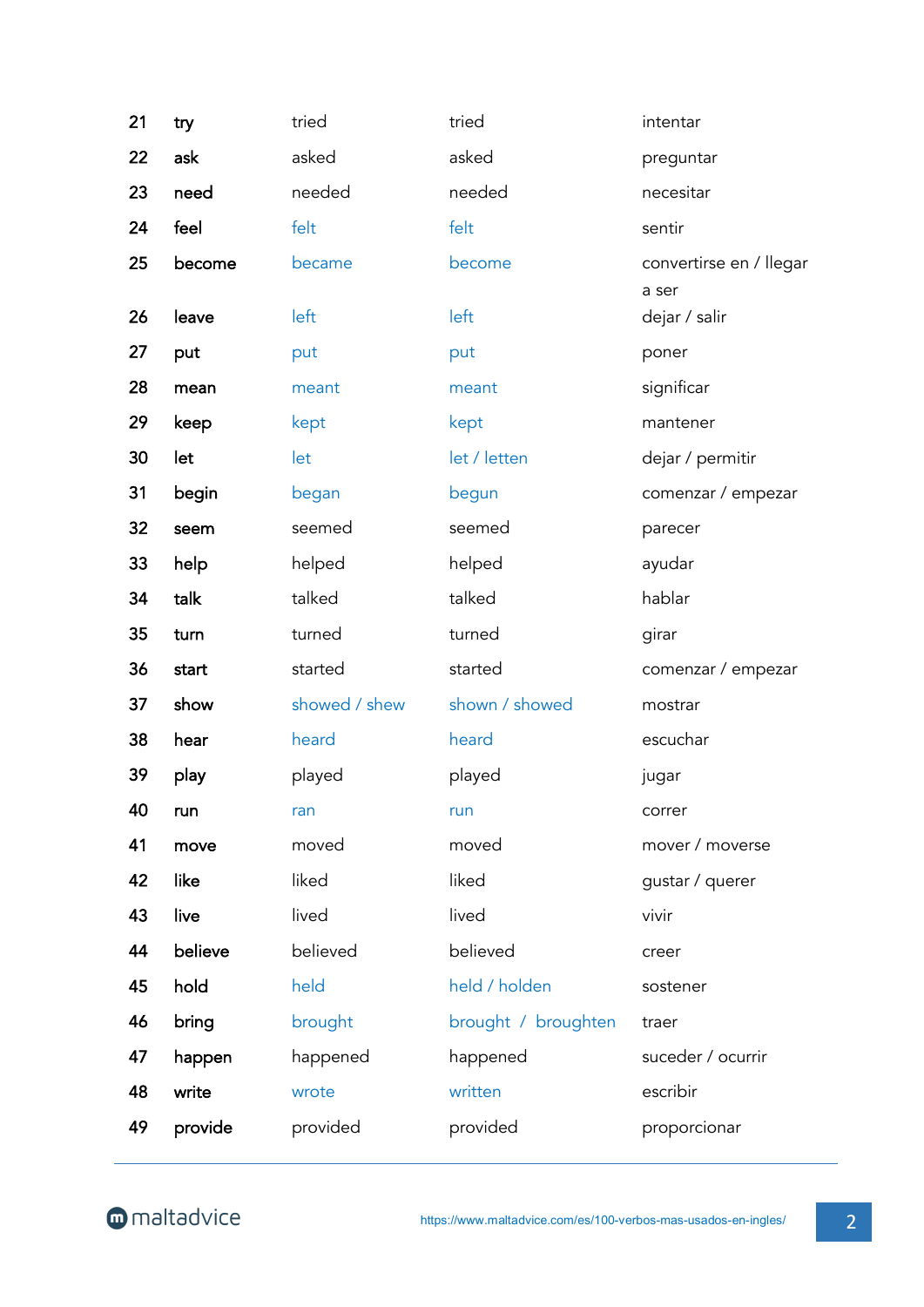| 50 | sit         | sat              | sat              | sentarse             |
|----|-------------|------------------|------------------|----------------------|
| 51 | stand       | stood            | stood / standen  | estar de pie         |
| 52 | lose        | lost             | lost             | perder               |
| 53 | pay         | paid             | paid             | pagar                |
| 54 | meet        | met              | met              | conocer / reunirse   |
| 55 | include     | included         | included         | incluir              |
| 56 | to continue | continued        | continued        | continuar            |
| 57 | set         | set              | set              | establecer / ajustar |
| 58 | learn       | learned / learnt | learned / learnt | aprender / saber     |
| 59 | change      | changed          | changed          | cambiar              |
| 60 | lead        | led              | led              | liderar              |
| 61 | understand  | understood       | understood       | comprender           |
| 62 | watch       | watched          | watched          | ver / mirar          |
| 63 | follow      | followed         | followed         | seguir               |
| 64 | stop        | stopped          | stopped          | detener / parar      |
| 65 | create      | created          | created          | crear                |
| 66 | speak       | spoke / spake    | spoken           | hablar               |
| 67 | read        | read             | read             | leer                 |
| 68 | allow       | allowed          | allowed          | permitir             |
| 69 | add         | added            | added            | añadir               |
| 70 | spend       | spent            | spent            | gastar               |
| 71 | grow        | grew             | grown            | crecer               |
| 72 | open        | opened           | opened           | abrir                |
| 73 | walk        | walked           | walked           | caminar / andar      |
| 74 | win         | won              | won              | ganar                |
| 75 | offer       | offered          | offered          | ofrecer              |
| 76 | remember    | remembered       | remembered       | recordar             |
| 77 | love        | loved            | loved            | amar                 |
| 78 | consider    | considered       | considered       | considerar           |
|    |             |                  |                  |                      |